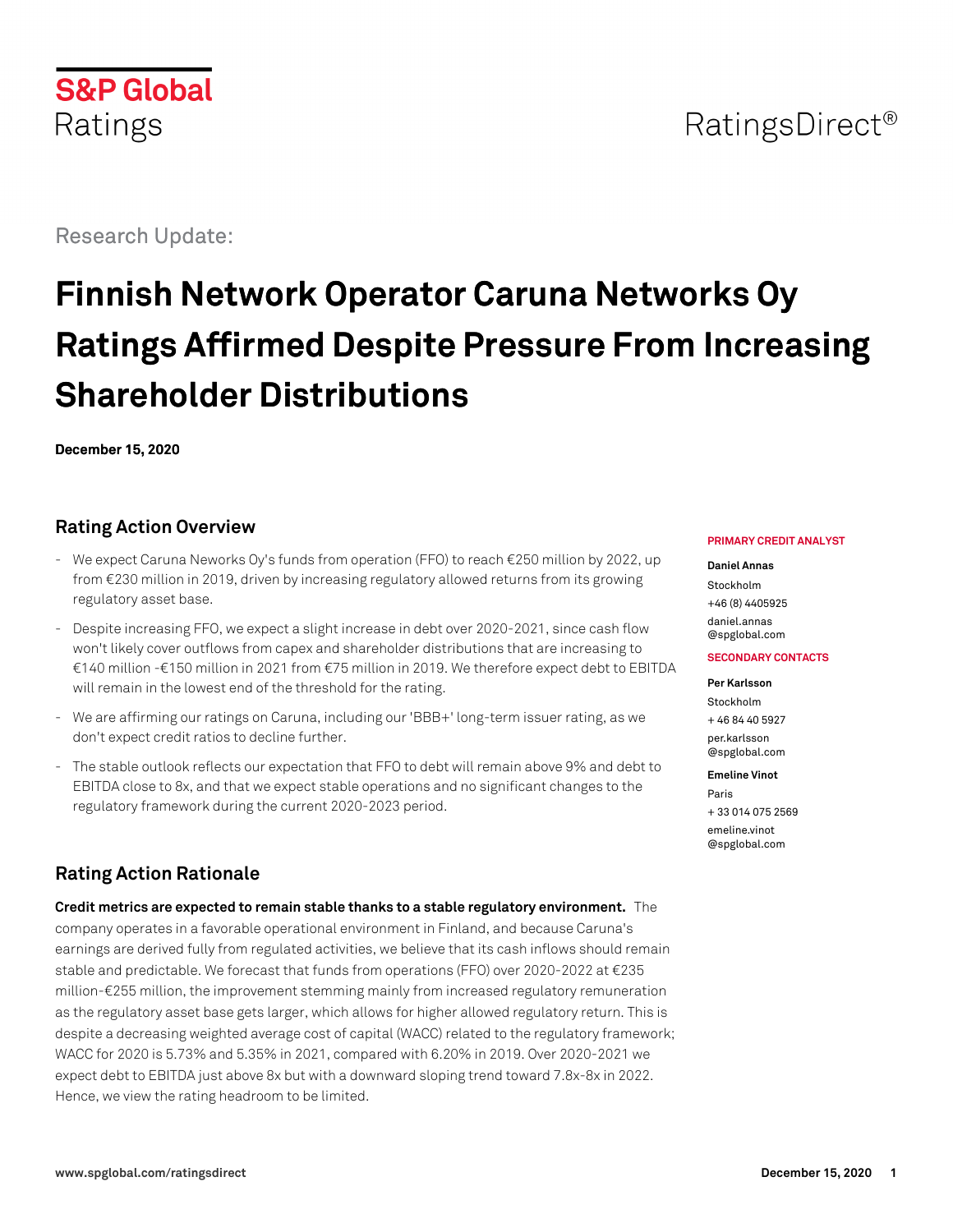**Net cash flow remains negative despite a lower capital expenditure (capex) program, as its**

**shareholder distribution is increasing heavily.** Caruna's capex has been large over the past few years, totaling €1.4 billion invested from 2012-2018, as investment in underground cabling has been required to increased security of supply. We believe this should decrease the exposure to storms and interruptions, as overhead lines are more exposed. As the company has progressed well in its underground cabling rate, reaching 56% by end of 2019, investments will now decrease to about €140 million-€150 million on average compared to peak investments of almost €300 million during 2017. Underground cabling has decreased outages and increased security of supply, but at the same time has increased debt. We expect that debt will stabilize between €2.5 billion-€2.6 billion in the coming years. The company plans to increase its shareholder distributions in terms of interest paid on shareholder loans, but also dividends. Shareholder remuneration of about €140 million-€160 million is planned in 2021 and about €105 million-€125 million in 2022, up from €75 million in 2019, which we view as an aggressive increase as it is expected to consume more than 60% of FFO in 2021. That said, we expect Caruna will show flexibility in shareholder distributions to maintain credit metrics commensurate with the rating. The company appears committed to maintaining FFO to debt above 9% and debt to EBITDA at about 8x.

Chart 1



#### **Funds From Operations Do Not Fully Cover Investments And Dividends**

Source: S&P Global Ratings.

Copyright © 2020 by Standard & Poor's Financial Services LLC. All rights reserved.

**Caruna benefits from low risk, stable network operations within a framework we view as credit**

**supportive.** We view Finland's regulatory framework for the fifth regulatory period (2020-2023) as stable and predictable. The methodology for calculating allowed profit has been in place since 2005, with only minor adjustments. The regulator implemented positive modifications in 2016, resulting in a higher WACC and stronger cost recoverability. The WACC is now linked to the higher of the 10-year average or previous year's (April-September) average of the Finnish government's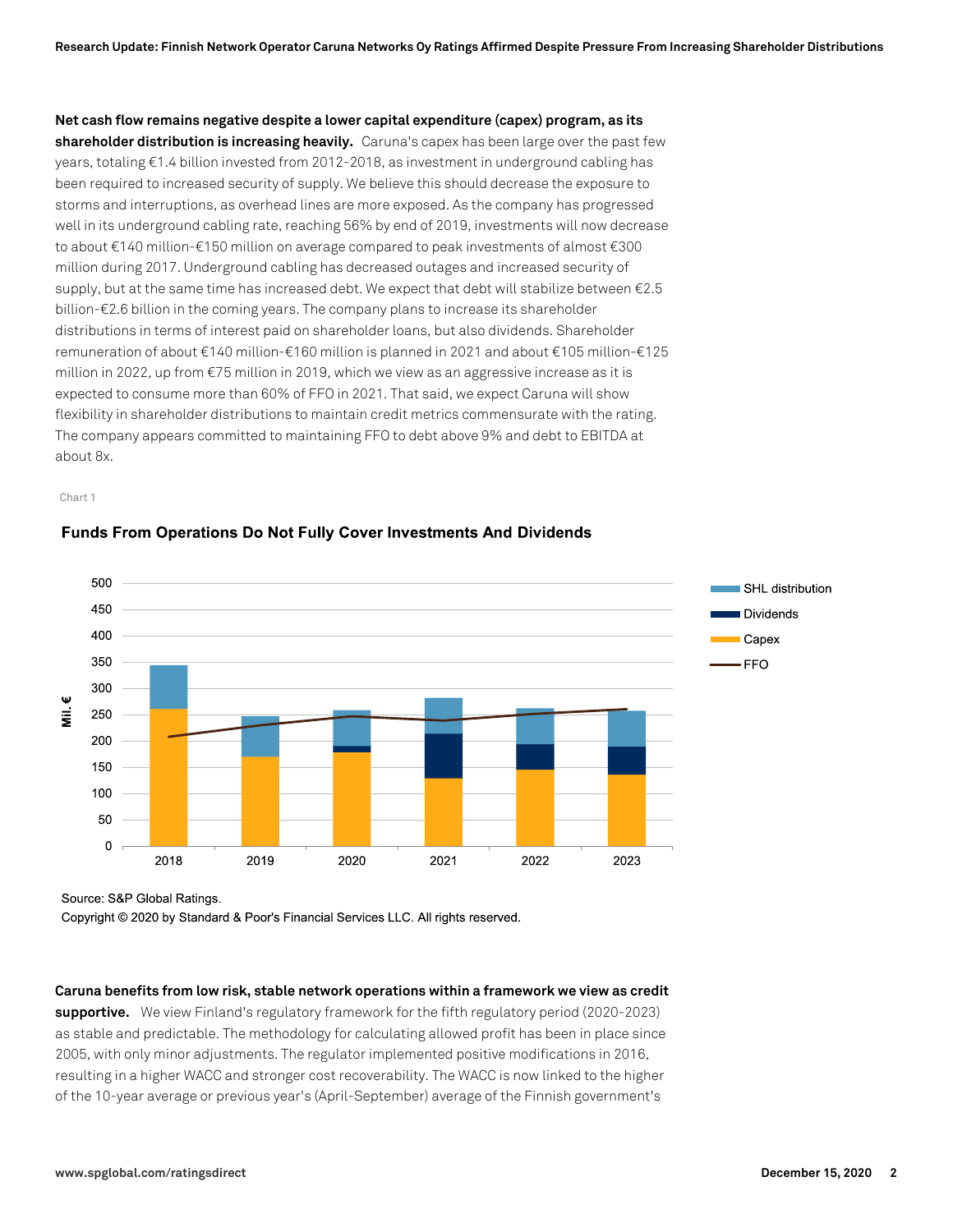10-year bond. For 2020-2023, the regulatory methods are the same, although some parameters were updated--for example, the debt premium was adjusted to 1.26% from 1.40%. The risk-free rate is reset annually. WACC for 2020 is 5.73% and 5.35% in 2021, compared with 6.20% in 2019. Although we expect a gradual decline in the current period, because the risk-free rate is declining and the WACC resets annually, we believe the framework is supportive and allows for good cost recoverability. The government is considering changes to the Electricity Market Act, but they have not yet been sent to for approval in parliament. According to the Energy Authority, changes under consideration mainly concern three factors--unit prices, WACC, and incentives--and could enter into force in 2022, which would be the middle of a regulatory period. If changes are imposed in the middle of the period and result in a significant cut in remuneration, it could lead to a negative rating action. However, at this stage we expect the potential changes to have only a limited effect. Nevertheless, changes to the ongoing regulatory framework run contradictory to our view of regulatory stability.

## **Outlook**

The stable outlook on Caruna reflects our expectation that its EBITDA and FFO will continue to increase, driven by higher allowed regulatory return during the regulatory period that started in 2020, despite decreasing WACC. We expect FFO to debt comfortably over 9% and debt to EBITDA at about 8x, including connection fees, which we consider commensurate with a 'bbb+' stand-alone credit profile.

#### **Downside scenario**

Rating downside could emerge if Caruna's shareholder renumerations continue to consume a large part of its cash flow, leading to negative discretionary cash flow and implying weaker credit ratios, FFO to debt below 9% without signs of recovery, or debt to EBITDA sustainably above 8x and increasing including connection fees, and would result in negative rating pressure. This could also materialize if Caruna's operating performance is weaker than we anticipate due to material acquisitions, or larger shareholder returns or capex than expected.

The rating could also come under pressure if the regulator imposes and implements a substantial change to the regulatory framework during the ongoing period (2020-2023) that would result in significantly lower remuneration, for example changing the risk-free rate component, and resulting in a lower WACC.

#### **Upside scenario**

We believe that ratings upside is remote within the next two years. We believe that ratings upside would require a change in financial policy that supports stronger credit ratios. We could upgrade Caruna if FFO to debt is 12% or above and if debt to EBITDA remains lower than 7x, including connection fees.

## **Company Description**

Caruna is a Finnish power distribution system operator (DSO) that was founded in 2014 as a spin-off from Fortum. Caruna is the largest power DSO in Finland, with 22.7% market share of power distribution, followed by Elenia (BBB+/Stable/--) with 17.5% in 2019 in terms of network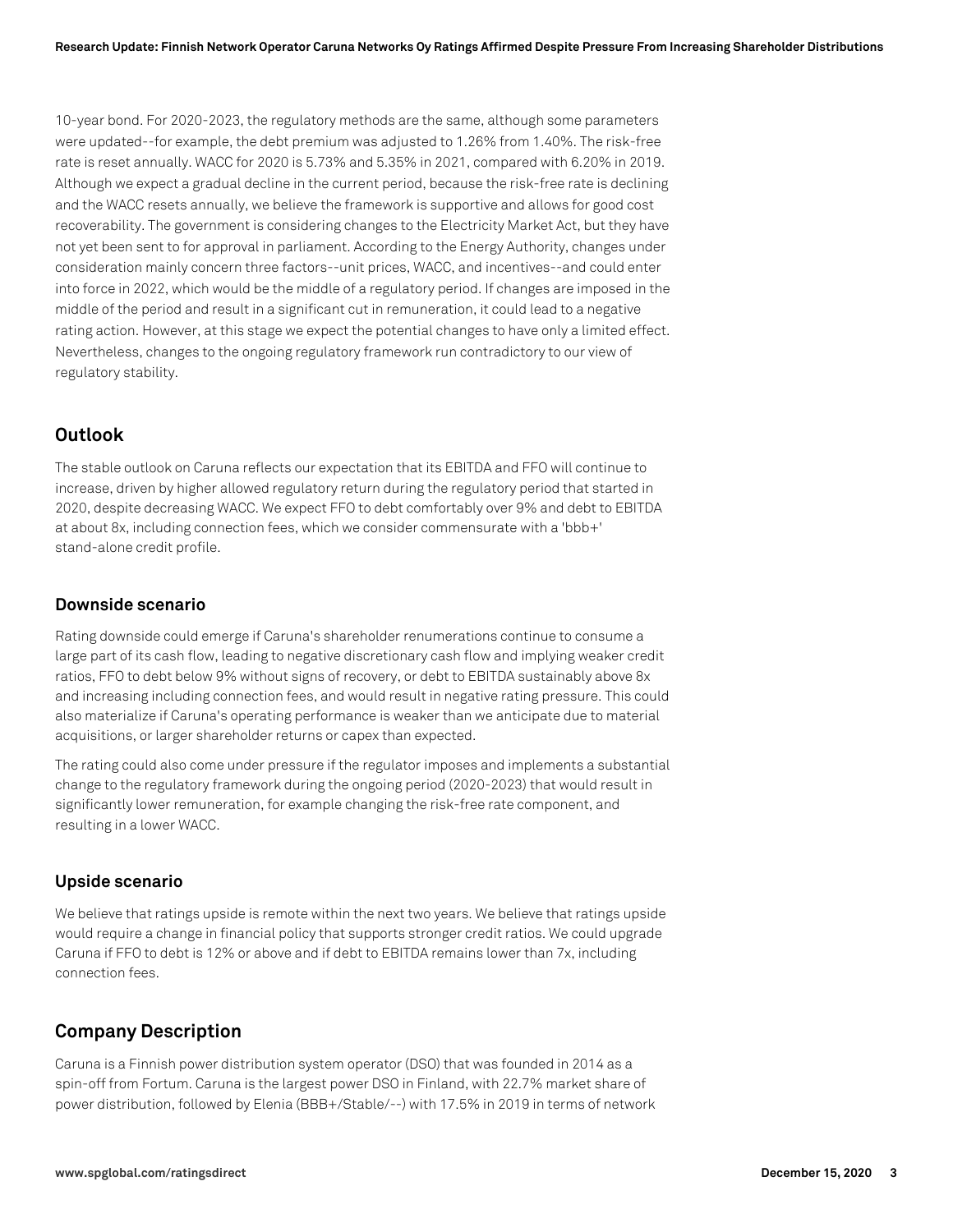length. Caruna distributes electricity to about 700,000 customers (about 1.5 million people) in its respective geographical areas.

Caruna is composed of Caruna Oy and Caruna Espoo Oy, which together operate 87,400 kilometers of network in Finland (56% of which is underground cable). Caruna Espoo Oy operates in urban areas with a high number of consumers, while Caruna Oy operates in mostly rural areas requiring high investments due to larger network to repair. At year-end 2019, the average cabling rate for Caruna was 56% (54% for Caruna Oy and 76% for Caruna Espoo Oy).

Caruna is mostly owned by infrastructure funds (80%) and Finnish Employment Pension Companies (20%).

### **Our Base-Case Scenario**

We make the following assumptions in our base case scenario for 2020-2022:

- Finland's GDP declines about 6% in 2020, increasing 2.5% in 2021 and 1.5% in 2022.
- Very limited impact from COVID-19 and related lockdowns.
- Stable contribution from predictable DSO activities, with the next regulatory reset date in 2024, i.e., no major changes to the framework in the existing period.
- Pre-tax WACC at 5.35%, 4.99%, and 4.76% for the years 2021, 2022, and 2023. Annual capex of about €180 million in 2020 and averaging €140 million onwards
- Annual connection fees of €12 million-€15 million.
- No material acquisitions.

Table 1

#### **Caruna Networks Oy--Key Metrics\***

|                                        | 2018a | 2019a | 2020e        | 2021f         | 2022f        |
|----------------------------------------|-------|-------|--------------|---------------|--------------|
| EBITDA (mil. $\epsilon$ )              | 288   | 302   | 305-315      | 310-320       | 325-335      |
| $FFO$ (mil. $\in$ )                    | 208   | 230   | 240-250      | 235-245       | 245-255      |
| Shareholder distributions (mil.<br>€)§ | 81    | 75    | 65-85        | 140-160       | 105-125      |
| Debt (mil. $\in$ )                     | 2.369 | 2.513 | 2.500-2.600  | 2.500-2.600   | 2.500-2.600  |
| FFO to debt (%)                        | 8.8   | 9.2   | $9.5 - 10.0$ | $9.0 - 9.5$   | $9.5 - 10.0$ |
| Debt to EBITDA (x)                     | 8.2   | 8.3   | $7.8 - 8.2$  | $7.8 - 8.2$   | $7.5 - 8.0$  |
| EBITDA margin (%)                      | 63.4  | 64.7  | 63-68        | 63-68         | 63-68        |
| DCF to debt (%)                        | (9)   | (3.5) | $(0.5)-0$    | $(2.5)-(2.0)$ | $(0.5)-0$    |

\*All figures adjusted by S&P Global Ratings. §Shareholder distributions including: interest paid on shareholder loans and dividends. FFO--Funds from operations. DCF--Discretionary cash flow. a--Actual. e--Estimate. f--Forecast.

## **Liquidity**

We assess Caruna's liquidity as strong. We anticipate that available liquidity sources will exceed expected cash outflows by 2x. We also expect that the sources will cover uses even if EBITDA declined 30% compared with our base case, and that Caruna will retain significant headroom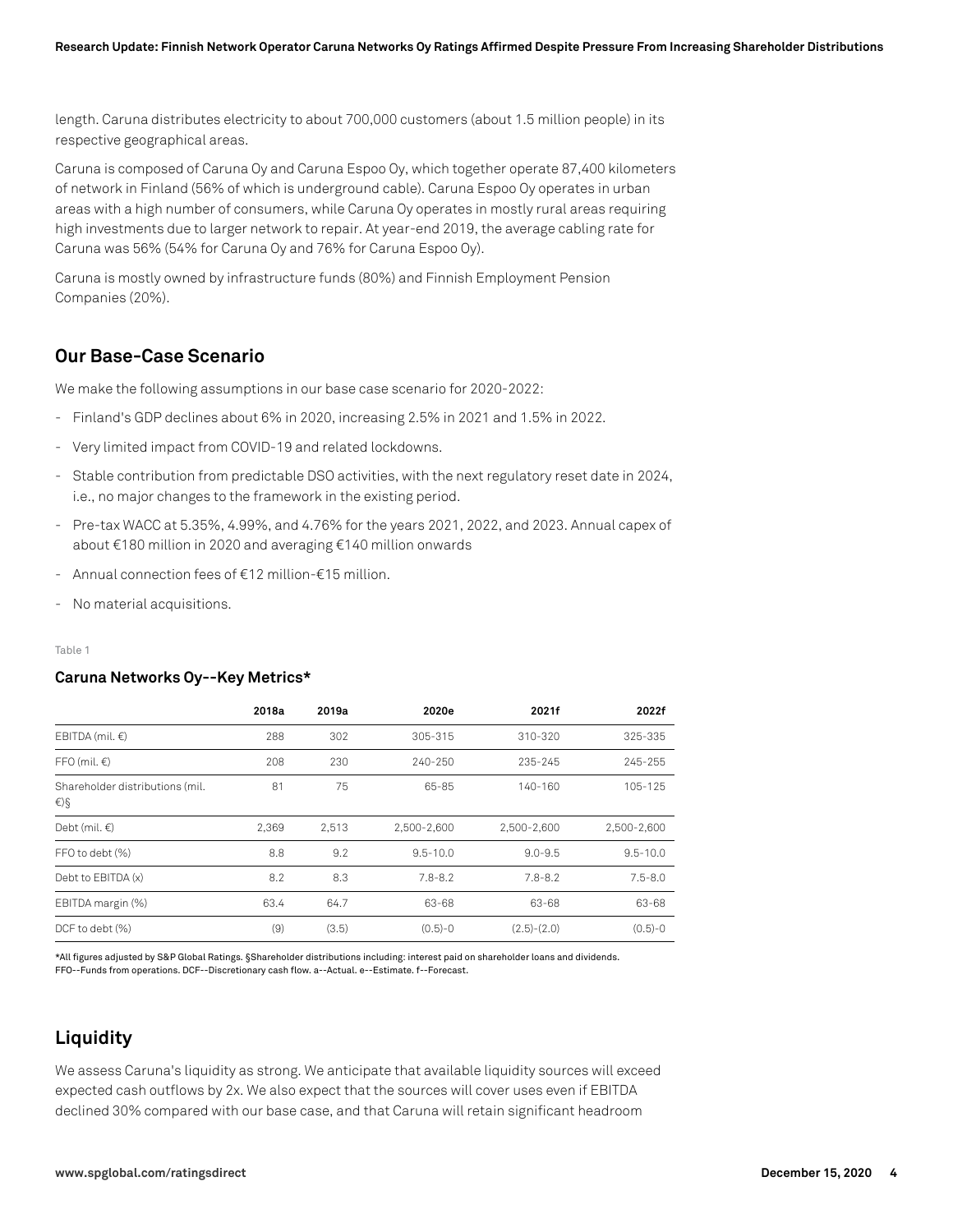under the financial covenants. The company has no debt maturities until 2023 when its benchmark bond of €500 million is due. Additionally, the company has a conservative average total debt to maturity of about 12 years. In our assessment of liquidity, we also factor in our view of Caruna's solid relationship with banks as recently proven with extending its revolving credit facility (RCF) facility in November this year.

Principal liquidity sources include:

- €11 million cash available as of Sept. 30, 2020;
- €320 million available under its RCF and liquidity facility maturing in more than 12 months; and
- Our expectation that Caruna will generate cash FFO of about €240 million.

Principal liquidity uses include:

- Working capital outflows of €7 million in the next 12 months, €2 million in the subsequent 12 months;
- Annual capex of about €140 million;
- No debt maturities over the coming 12-24 months; and
- Annual shareholder distribution of about €120 million-€130 million including interests on shareholder loan.

#### **Covenants**

Although we do not rate Caruna under our structurally enhanced debt criteria, the company has a number of protective covenants. Caruna continues to comply with the debt restriction covenants stipulated in its documentation and as per our analysis below.

The documentation also includes lock-up covenants for shareholder distributions, which are:

- FFO to interest on senior debt of at least 1.7x (12 months backward and forward);
- FFO to senior debt of at least 5% (12 months backward and forward); and
- FFO to senior debt of at least 5.5% (36 months forward).

Caruna's financing structure includes the following financial covenants for events of default:

- FFO to interest on senior debt of no less than 1.7x; and
- FFO to senior debt of no less than 5%.

As of Dec. 31, 2019, the ratios were 9.2% and 5.1x, respectively, showing significant headroom at both covenant levels. We forecast that Caruna will maintain significant headroom under the financial covenants. In addition, the lock-up covenants prohibit shareholder distributions if FFO to debt drops below 5% or if FFO to interest falls below 1.7x. Furthermore, a breach of the financial covenants will not automatically mean a payment default. Instead, there will be a 12-month standstill period, during which there will be no enforcement of security and the 12-month liquidity facility should cover scheduled payments.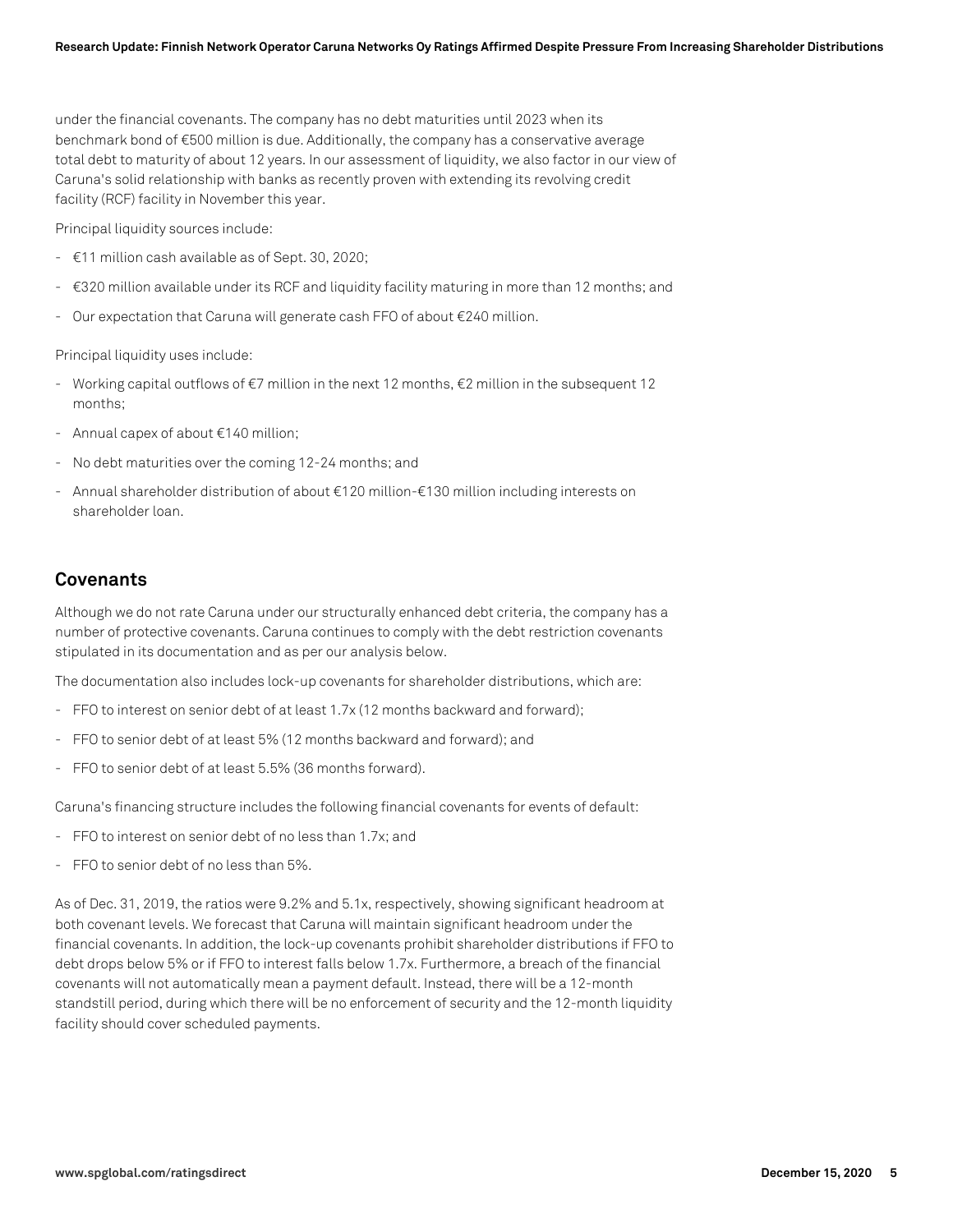## **Ratings Score Snapshot**

Issuer credit rating: BBB+/Stable/--

Business risk: Excellent

- Country risk: Very low
- Industry risk: Very low

Competitive position: Strong

Financial risk: Aggressive

- Cash flow/leverage: Aggressive

Anchor: bbb

#### Modifiers

- Diversification/portfolio effect: Neutral
- Capital structure: Neutral
- Liquidity: Strong
- Financial policy: Neutral
- Management and governance: Satisfactory
- Comparable rating analysis: Positive (+1 notch)

Stand-alone credit profile: bbb+

## **Related Criteria**

- General Criteria: Group Rating Methodology, July 1, 2019
- Criteria | Corporates | General: Corporate Methodology: Ratios And Adjustments, April 1, 2019
- Criteria | Corporates | General: Reflecting Subordination Risk In Corporate Issue Ratings, March 28, 2018
- Criteria | Corporates | General: Methodology And Assumptions: Liquidity Descriptors For Global Corporate Issuers, Dec. 16, 2014
- Criteria | Corporates | General: The Treatment Of Non-Common Equity Financing In Nonfinancial Corporate Entities, April 29, 2014
- Criteria | Corporates | Utilities: Key Credit Factors For The Regulated Utilities Industry, Nov. 19, 2013
- General Criteria: Country Risk Assessment Methodology And Assumptions, Nov. 19, 2013
- General Criteria: Methodology: Industry Risk, Nov. 19, 2013
- Criteria | Corporates | General: Corporate Methodology, Nov. 19, 2013
- General Criteria: Methodology: Management And Governance Credit Factors For Corporate Entities, Nov. 13, 2012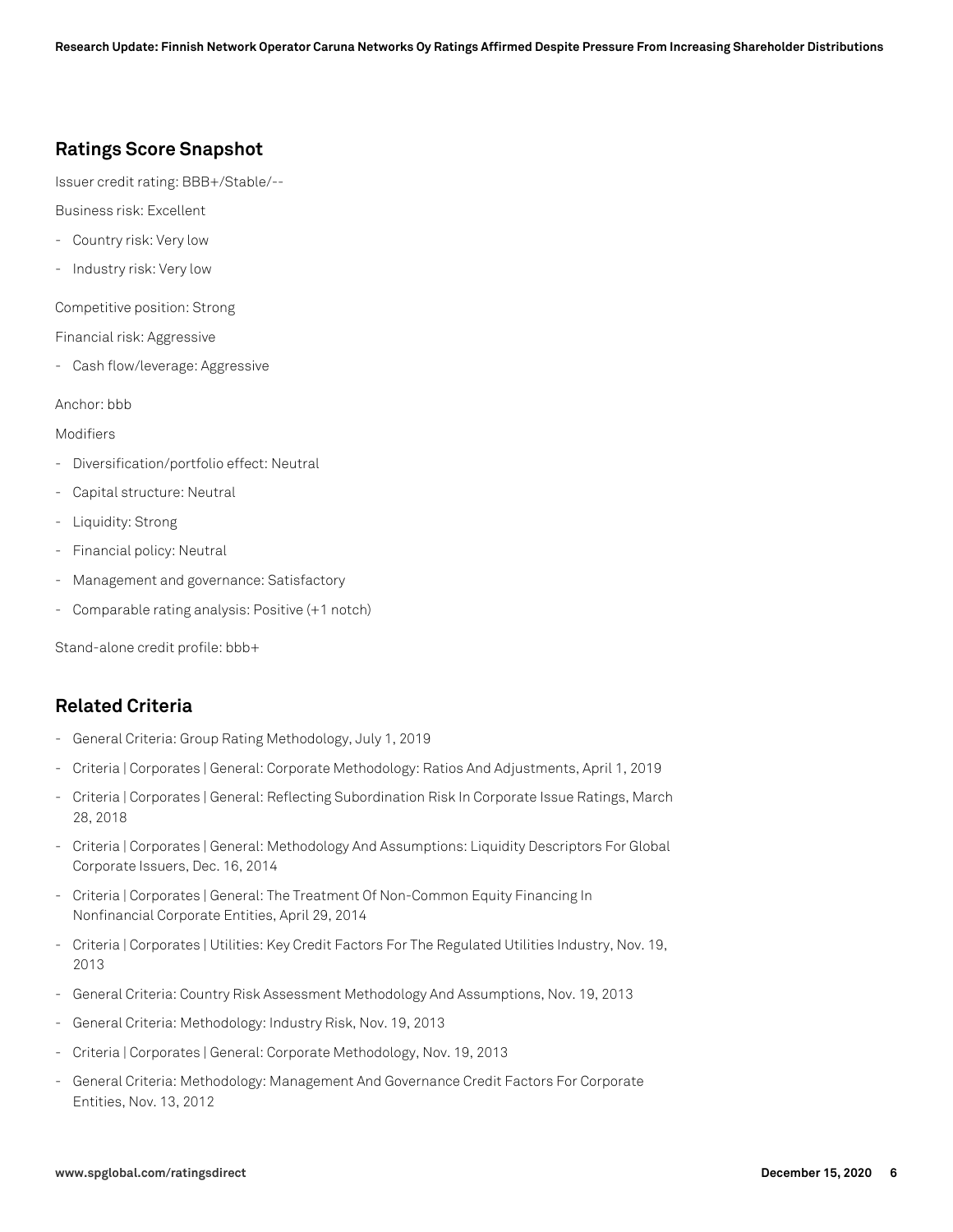- General Criteria: Principles Of Credit Ratings, Feb. 16, 2011
- General Criteria: Stand-Alone Credit Profiles: One Component Of A Rating, Oct. 1, 2010

## **Ratings List**

#### **Ratings Affirmed**

#### **Caruna Networks Oy**

Issuer Credit Rating BBB+/Stable/--

Certain terms used in this report, particularly certain adjectives used to express our view on rating relevant factors, have specific meanings ascribed to them in our criteria, and should therefore be read in conjunction with such criteria. Please see Ratings Criteria at www.standardandpoors.com for further information. A description of each of S&P Global Ratings' rating categories is contained in "S&P Global Ratings Definitions" at https://www.standardandpoors.com/en\_US/web/guest/article/-/view/sourceId/504352 Complete ratings information is available to subscribers of RatingsDirect at www.capitaliq.com. All ratings affected by this rating action can be found on S&P Global Ratings' public website at www.standardandpoors.com. Use the Ratings search box located in the left column. Alternatively, call one of the following S&P Global Ratings numbers: Client Support Europe (44) 20-7176-7176; London Press Office (44) 20-7176-3605; Paris (33) 1-4420-6708; Frankfurt (49) 69-33-999-225; Stockholm (46) 8-440-5914; or Moscow 7 (495) 783-4009.